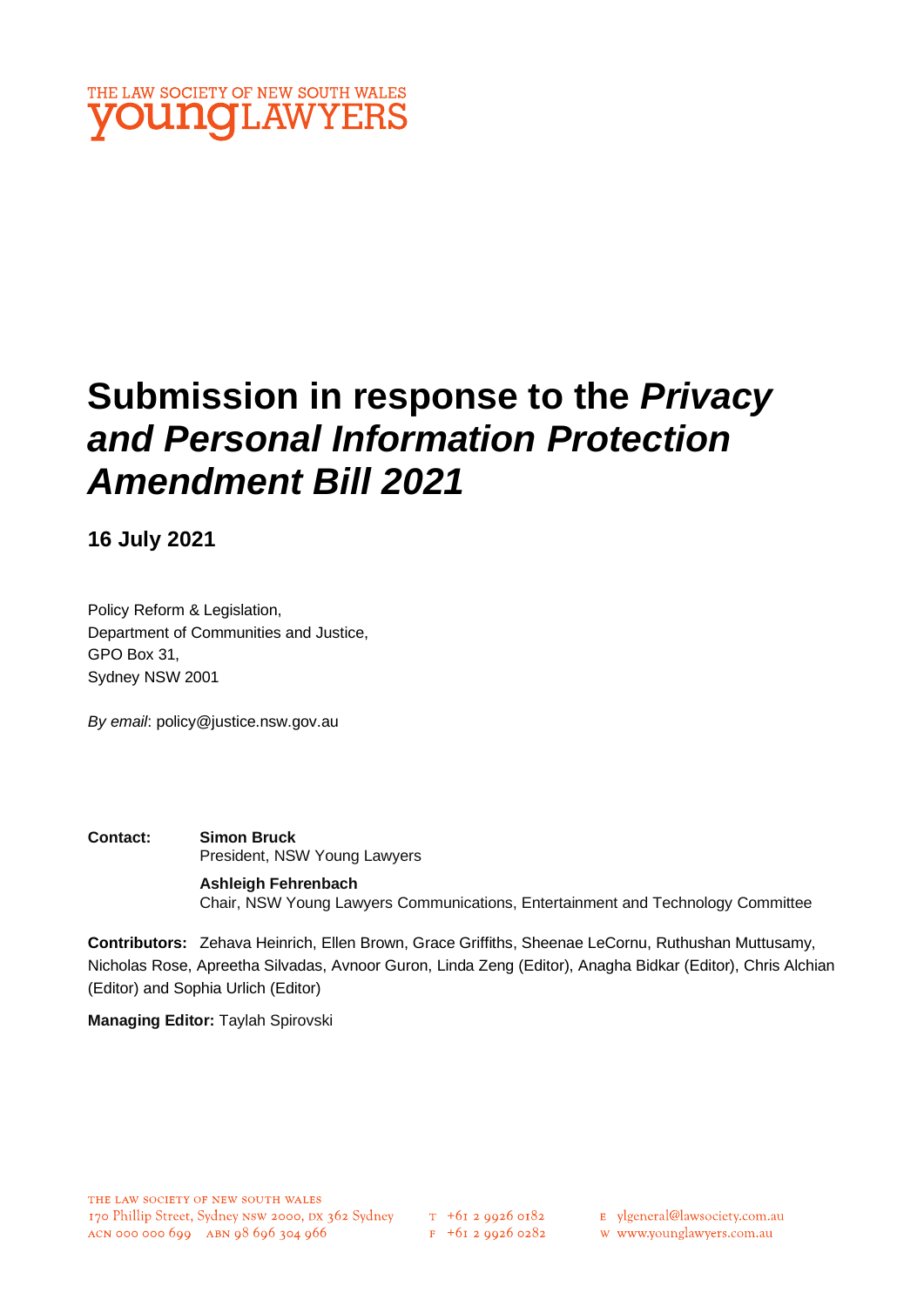# THE LAW SOCIETY OF NEW SOUTH WALES **YOUNGLAWYERS**

The NSW Young Lawyers Communications, Entertainment and Technology Law Committee makes the following submission in response to the *Privacy and Personal Information Protection Amendment Bill 2021*.

# **NSW Young Lawyers**

NSW Young Lawyers is a division of The Law Society of New South Wales. NSW Young Lawyers supports practitioners in their professional and career development in numerous ways, including by encouraging active participation in its 15 separate committees, each dedicated to particular areas of practice. Membership is automatic for all NSW lawyers (solicitors and barristers) under 36 years and/or in their first five years of practice, as well as law students. NSW Young Lawyers currently has over 15,000 members.

The NSW Young Lawyers Communications, Entertainment and Technology Law Committee (**Committee**) aims to serve the interests of lawyers, law students and other members of the community concerned with areas of law relating to information and communication technology (including technology affecting legal practice), intellectual property, advertising and consumer protection, confidential information and privacy, entertainment, and the media. As innovation inevitably challenges custom, the Committee promotes forward thinking, particularly with respect to the shape of the law and the legal profession.

# **Summary of Recommendations**

The Committee welcomes the opportunity to comment on the *Privacy and Personal Information Protection Amendment Bill 2021* (**the Bill**) and, in particular, the mandatory notification of data breach (**MNDB**) scheme on behalf of NSW Young Lawyers. The Committee has the following recommendations:

- 1. The Committee submits that if the Bill is enacted, it will strengthen privacy protections for individuals. The implementation of a MNDB scheme at the state level will fulfil a key gap in privacy regulation, by ensuring that NSW public sector agencies are subject to the same obligations as their Commonwealth counterparts. The Committee therefore supports the introduction of a MNDB scheme for NSW public sector agencies and applicable state-owned corporations (**SOCs**).
- 2. The Committee supports the proposed changes to the *Privacy and Personal Information Protection Act 1998* (NSW) (**PPIP Act**) that will extend its provisions to include SOCs.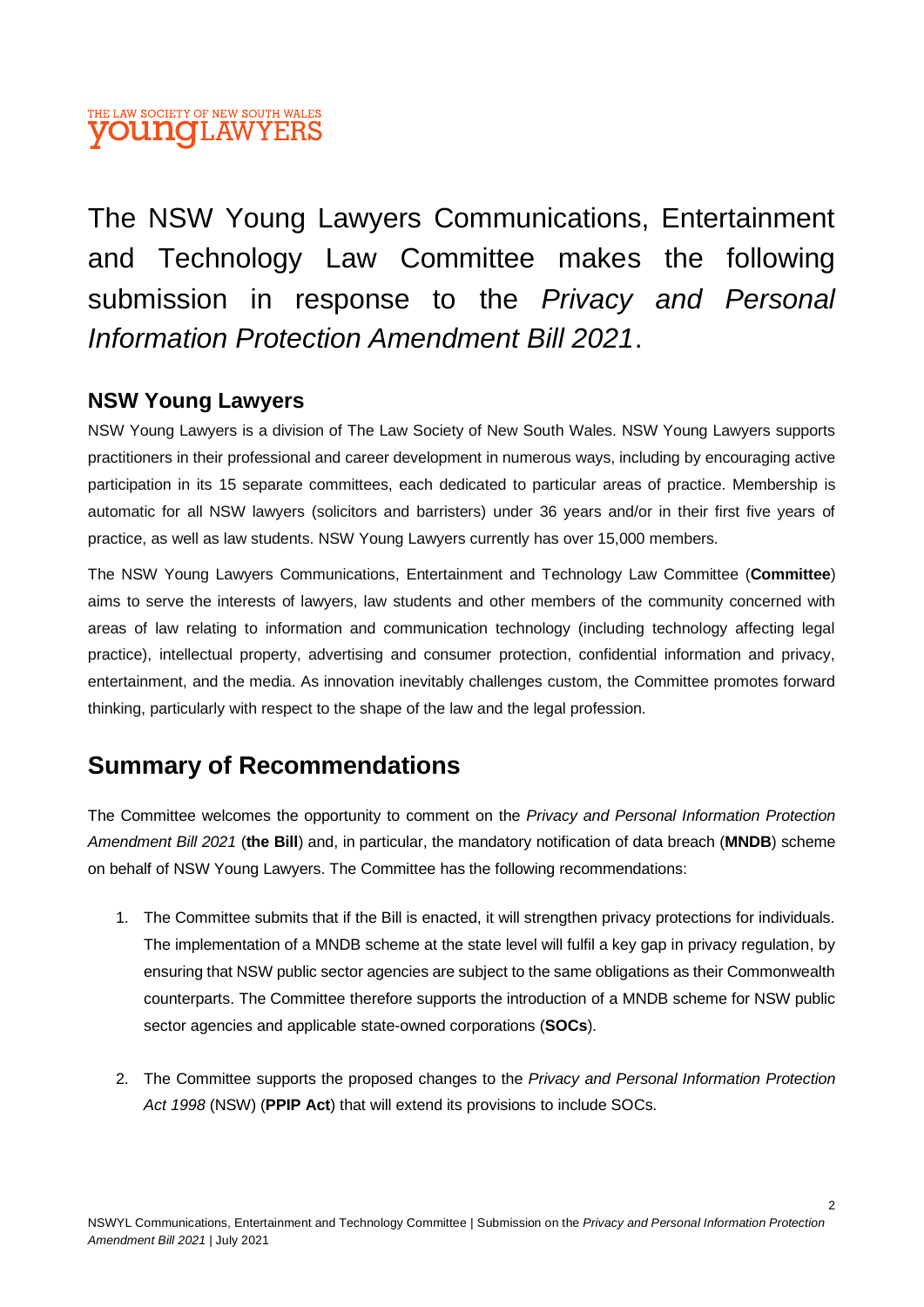- 3. The Committee recommends that contracted service providers be defined in the PPIP Act and expressly included within the scope of the MNDB Scheme.
- 4. The Committee recommends that "serious harm" be defined by reference to readily identifiable outcomes of data disclosure.
- 5. The Committee submits that the Privacy Commissioner should be allowed a power to award compensation at the complaint stage to encourage cost effective procedures and efficiency.
- 6. The Committee submits that the monetary limit should be removed to provide complainants with full compensation for the loss actually suffered.
- 7. The Committee submits that in addition to notification requirements set out in section 59L of the Bill, there should be a requirement that agencies to put in place proactive cybersecurity measures and meet industry standards for data management as a means of prevention.<sup>1</sup>
- 8. The Committee submits that agencies should be held accountable for the data breaches if negligible use of data is found during the investigation process.

<sup>1</sup> Ross Schulman, 'Disincentives to Data Breach: Problems with Notification and Future Legislative Possibilities' (2009) 1(2) Legislation and Policy Roundtable [xxiii].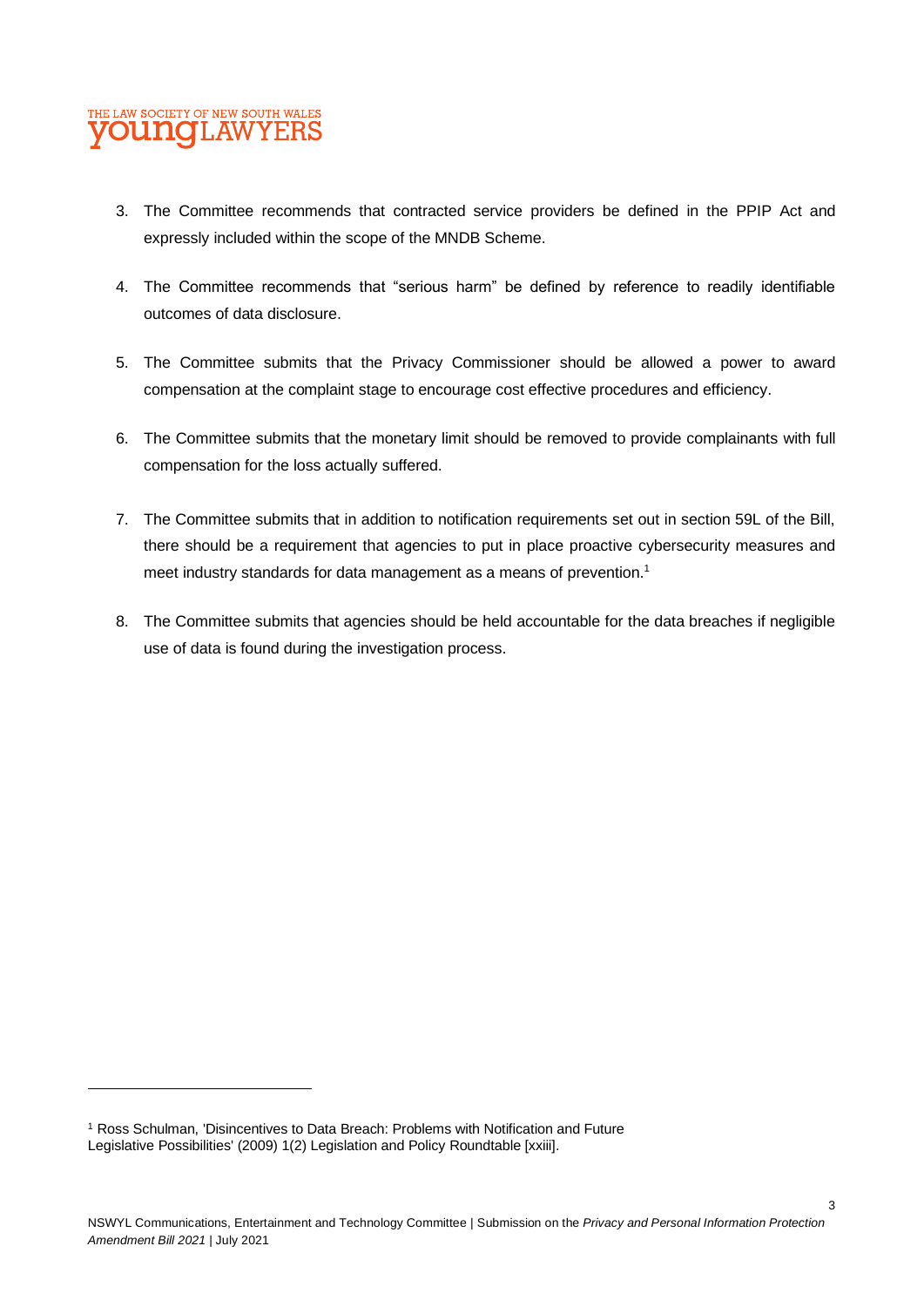# **Part A: MNDB Scheme – Strengths**

### **Introduction**

1. The Committee submits that if the Bill is enacted, it will strengthen privacy protections by providing greater certainty, empowering individuals, improving data management, reducing the occurrence of data breaches, increasing an agency's capability to respond to data breaches, and reducing underreporting. As a result, this will increase public trust in agencies.

# **Providing Certainty**

- 2. The Committee submits that if the Bill is enacted, it will 'provide certainty for the public and government agencies regarding rights and obligations around the handling of personal information'.<sup>2</sup>
- 3. The Commonwealth notification data breach (**NDB**) scheme currently in place is aimed primarily at private sector organisations and federal government agencies that are regulated by the *Privacy Act 1988* (Cth) (**Privacy Act**). The NSW MNDB scheme will provide greater certainty, as it proposes to fill this gap by expanding the same notification threshold to public sector entities regulated by the Privacy Act and to NSW SOCs that are not already regulated by it. The Bill also proposes to repeal section 117C of the *Fines*  Act 1996 (NSW) to ensure that all NSW public sector agencies are regulated by the same mandatory notification scheme.
- 4. A legislated mandatory notification scheme will provide greater certainty for both the public and government agencies about what entities are required to provide data breach notifications, what data breaches should be reported, who should be notified, and how they should be notified, by explicitly setting out their respective rights and obligations and the actions that should be taken if a data breach occurs.
- 5. Furthermore, the MNDB scheme will apply the many features of the Privacy Act that apply for data breaches. This helps provide further certainty in cases where a breach may be notifiable under both the NDB and MNDB schemes, as agencies will be able to follow similar processes and procedures to comply with both schemes.

<sup>2</sup> Department of Communities and Justice, Parliament of New South Wales, *Privacy and Personal Information Protection Amendment Bill 2021: Factsheet* (Factsheet, 2021) 2.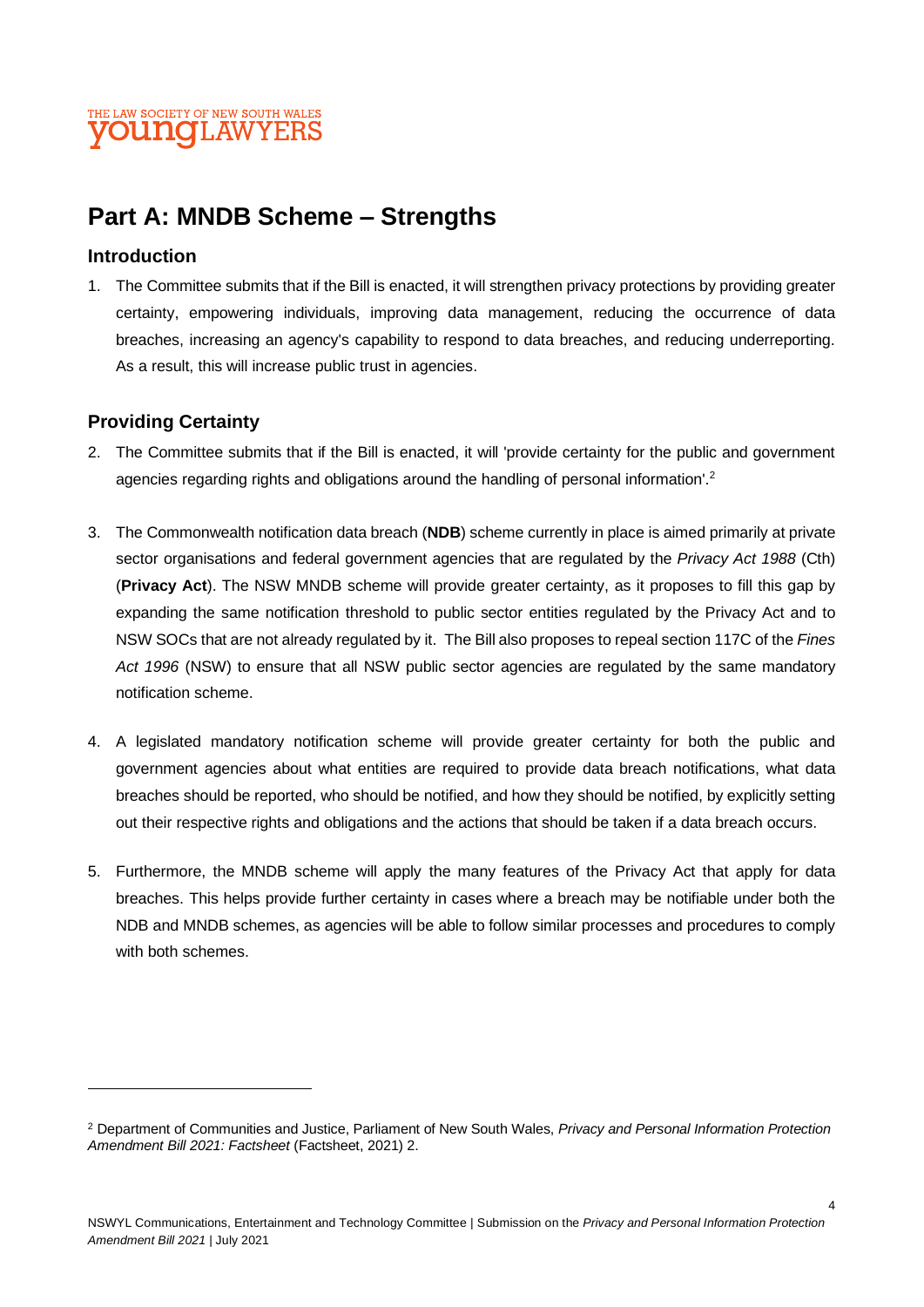#### **Empowering Individuals**

- 6. The Bill, if enacted, will also 'enable individuals to take action to protect themselves in the event of breaches and provide individuals with information needed to reduce their risk of harm following a serious data breach'. 3
- 7. The DCJ's proposed MNDB scheme sets out the information that should be communicated to individuals if their personal information is the subject of a data breach. This includes details regarding the eligible data breach, affected data and the affected agency, as well as recommendations about the steps the individual should take in response to the breach. The Committee considers that timely notification to both individuals and the NSW Privacy Commissioner will enable individuals to take proactive steps to mitigate the risks, avoid adverse consequences and protect themselves. 4
- 8. Furthermore, if a data breach were to also invoke obligations under the NDB scheme, individuals are additionally empowered as they will have reassurance that a data breach involving their personal information imposes the same obligations upon an agency, irrespective of whether it is at the State or Commonwealth level.

# **Improving Data Management, Reducing the Occurrence of Breaches & Increasing Response Capability**

- 9. The Committee furthermore submits that the Bill, if enacted, will encourage agencies to consider their data management processes.
- 10. The MNDB scheme will require agencies to satisfy certain data management requirements, such as having a publicly accessible data breach policy and maintaining an internal data breach incident register.
- 11. Agencies require an incentive to consider the inefficiencies in their risk and data management processes, and to change the way they handle and store personal information.<sup>5</sup> The MNDB scheme will improve transparency and accountability of agencies in the way they respond to data breaches and will make them

<sup>&</sup>lt;sup>3</sup> Ibid.

<sup>4</sup> NSW Council for Civil Liberties, Submission No 7 to the Department of Communities and Justice, *Mandatory Notification of Data Breaches by NSW Public Sector Agencies Discussion Paper* (19 August 2019) 1; Mamoun Alazab, Seung-Hun Hong and Jenny Ng 'Louder Bark with No Bite: Privacy Protection through the Regulation of Mandatory Data Breach Notification in Australia' (2021) 116 *Future Generation Computer Systems* 1, 26.

<sup>5</sup> NSW Council for Civil Liberties, Submission No 7 to the Department of Communities and Justice, *Mandatory Notification of Data Breaches by NSW Public Sector Agencies Discussion Paper (19 August 2019) 2; Flora J Garcia,* 'Data Protection, Breach Notification, and the Interplay between State and Federal Law: The Experiments Need More Time' (2007) 17 *Fordham Intellectual Property, Media and Entertainment Law Journal* 693, 701.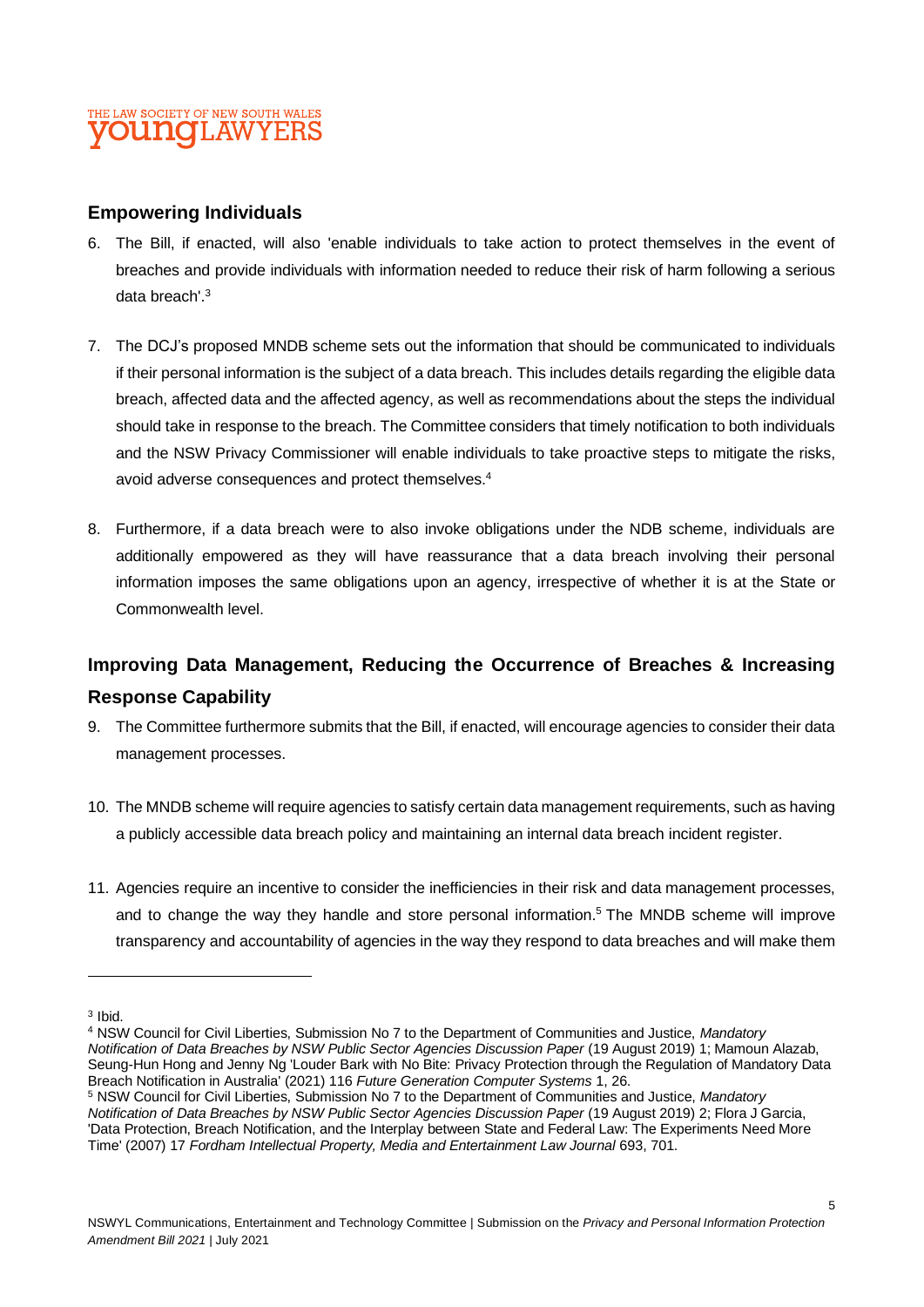more aware of the importance of risk and data management. It will also encourage agencies to actively take steps to prevent serious harm to individuals from data breaches, such as by putting substantial privacy and cybersecurity controls in place to increase their capability to properly respond to, mitigate and manage future data breaches.<sup>6</sup>

### **Reducing Underreporting**

- 12. The Committee is concerned that data breaches may be underreported under the current voluntary data breach reporting scheme.
- 13. The Committee notes that in the year before the NDB scheme was introduced, the Office of the Australian Information Commissioner (**OAIC**) received 159 data breach notifications. However, during the first year of the NDB scheme's implementation, the OAIC received 1,132 notifications, representing a 712% increase in data breach notifications within 12 months.<sup>7</sup>
- 14. If such results from the Commonwealth NDB scheme are indicative of reporting trends, the MNDB scheme could also reduce the tendency for data breaches to go unreported, especially in circumstances where state agencies and SOCs may have previously not reported notifiable data breaches as a result of not being covered by the NDB scheme.

#### **Increasing Public Trust**

- 15. The Committee submits that the Bill, if enacted, will also 'increase public trust in government and agency handling of personal information and data breach incidents'.<sup>8</sup>
- 16. The Deloitte Australian Privacy Index 2019 found that there has been a significant drop in the trust in government when it comes to privacy in recent years. The government was ranked number three in 2018 and then dropped to number eight in 2019.<sup>9</sup> The OAIC Australian Community Attitudes to Privacy Survey 2020 also found that only 45-56% of Australians consider the government trustworthy with regards to the

<sup>6</sup> Jane K Winn, 'Are "Better" Security Breach Notification Laws Possible?' (2009) 24(3) *Berkeley Technology Law Journal*  1133, 1133; Fabio Bisogni, 'Proving Limits of State Data Breach Notification Laws: Is a Federal Law the Most Adequate Solution?' (2016) 6 *Penn State University Press* 154, 190; Mark Burdon, Bill Lane and Paul von Nessen, 'The Mandatory Notification of Data Breaches: Issues arising for Australian and EU Legal Developments' (2010) 26(2) *Computer Law & Security Review* 115.

<sup>7</sup> Office of the Australian Information Commissioner, *Notifiable Data Breaches Scheme 12-Month Insights Report*  (Insights Report, 13 May 2019) 4.

 $8$  Department of Communities and Justice (n 1) 2.

<sup>9</sup> Deloitte, 'Deloitte Australian Privacy Index 2019' (Web Page, 2019) 8

<sup>&</sup>lt;https://www2.deloitte.com/content/dam/Deloitte/au/Documents/risk/deloitte-au-risk-privacy-index-150519.pdf>.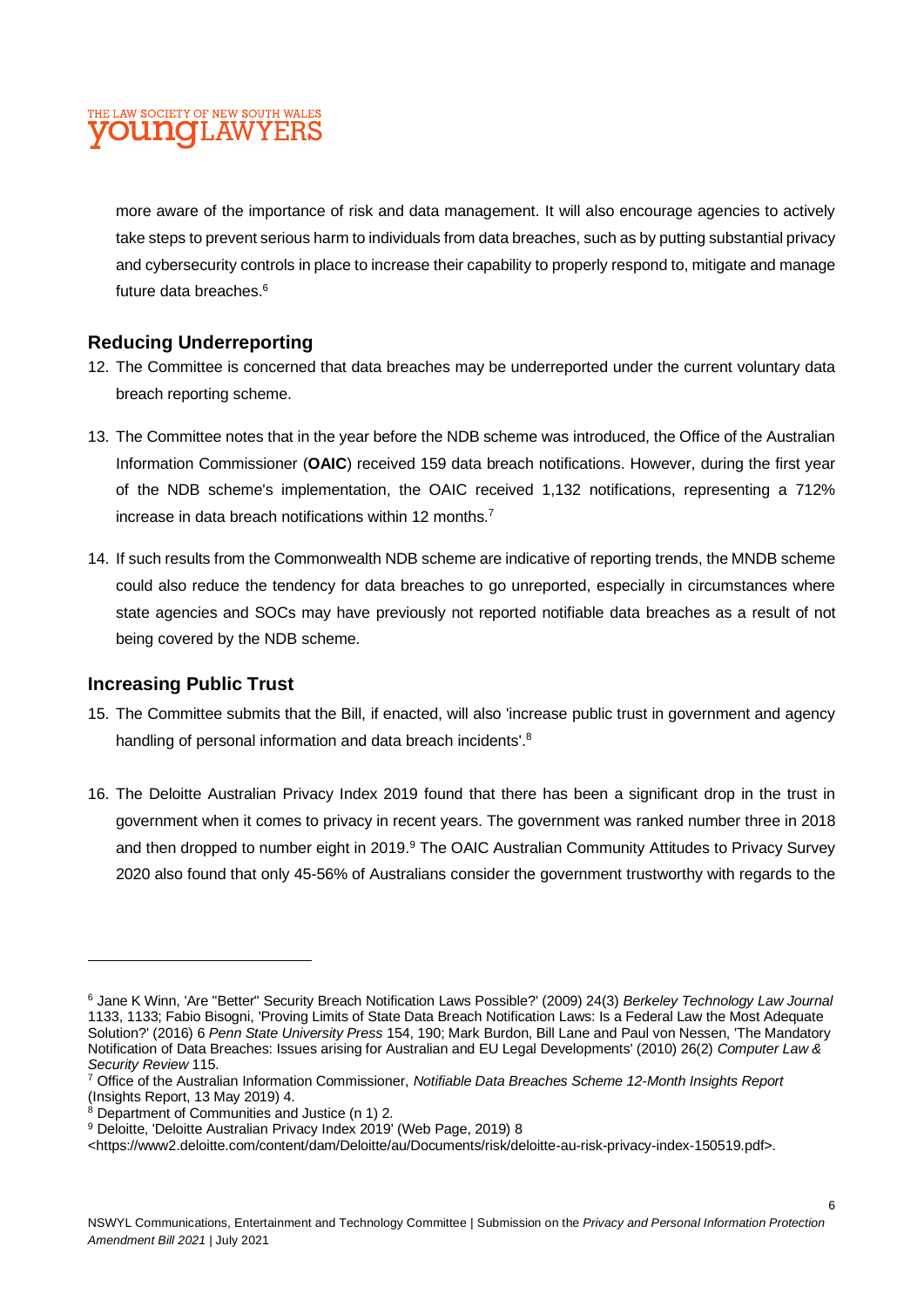collection and use of their biometric information,<sup>10</sup> and 83% of Australians would like the government to do more to protect the privacy of their data.<sup>11</sup>

- 17. Ultimately, data breaches can lead to a loss of confidence and trust in agencies that handle personal information. As discussed above, the Committee considers that the MNDB scheme will improve transparency and accountability of agencies in the way they respond to data breaches. It will also encourage agencies to improve their practices and policies to better prevent, mitigate and manage the risk of data breaches.<sup>12</sup> This protection of people's privacy is fundamental to public trust and confidence.
- 18. The Committee also notes that, but for iCare's submission, all publicly accessible submissions to the Department of Communities and Justice's 'Mandatory Notification of Data Breaches by NSW Public Sector Agencies Discussion Paper' support the introduction of a MNDB scheme. These submissions were received from a wide range of stakeholders including government agencies, councils, educational facilities and advocacy groups. Accordingly, the introduction of the MNDB scheme will arguably be in line with the wider community and public interests and expectations.

#### **Conclusion**

19. The implementation of a MNDB scheme at the state level will fulfil a key gap in privacy regulation.<sup>13</sup> The Committee supports the introduction of a MNDB scheme for NSW public sector agencies and SOCs.

<sup>10</sup> Office of the Australian Information Commission, Parliament of Australia, *Australian Community Attitudes to Privacy Survey 2020* (Survey, September 2020) 83.

 $11$  Ibid  $65$ .

<sup>12</sup> Jane K Winn, 'Are "Better" Security Breach Notification Laws Possible?' (2009) 24(3) *Berkeley Technology Law Journal* 1133, 1133; Fabio Bisogni, 'Proving Limits of State Data Breach Notification Laws: Is a Federal Law the Most Adequate Solution?' (2016) 6 *Penn State University Press* 154, 190; Mark Burdon, Bill Lane and Paul von Nessen, 'The Mandatory Notification of Data Breaches: Issues arising for Australian and EU Legal Developments' (2010) 26(2) *Computer Law & Security Review* 115.

<sup>13</sup> Deloitte Risk Advisory Pty Ltd, Submission No 12 to the Department of Communities and Justice, *Mandatory Notification of Data Breaches by NSW Public Sector Agencies Discussion Paper* (23 August 2019) 2.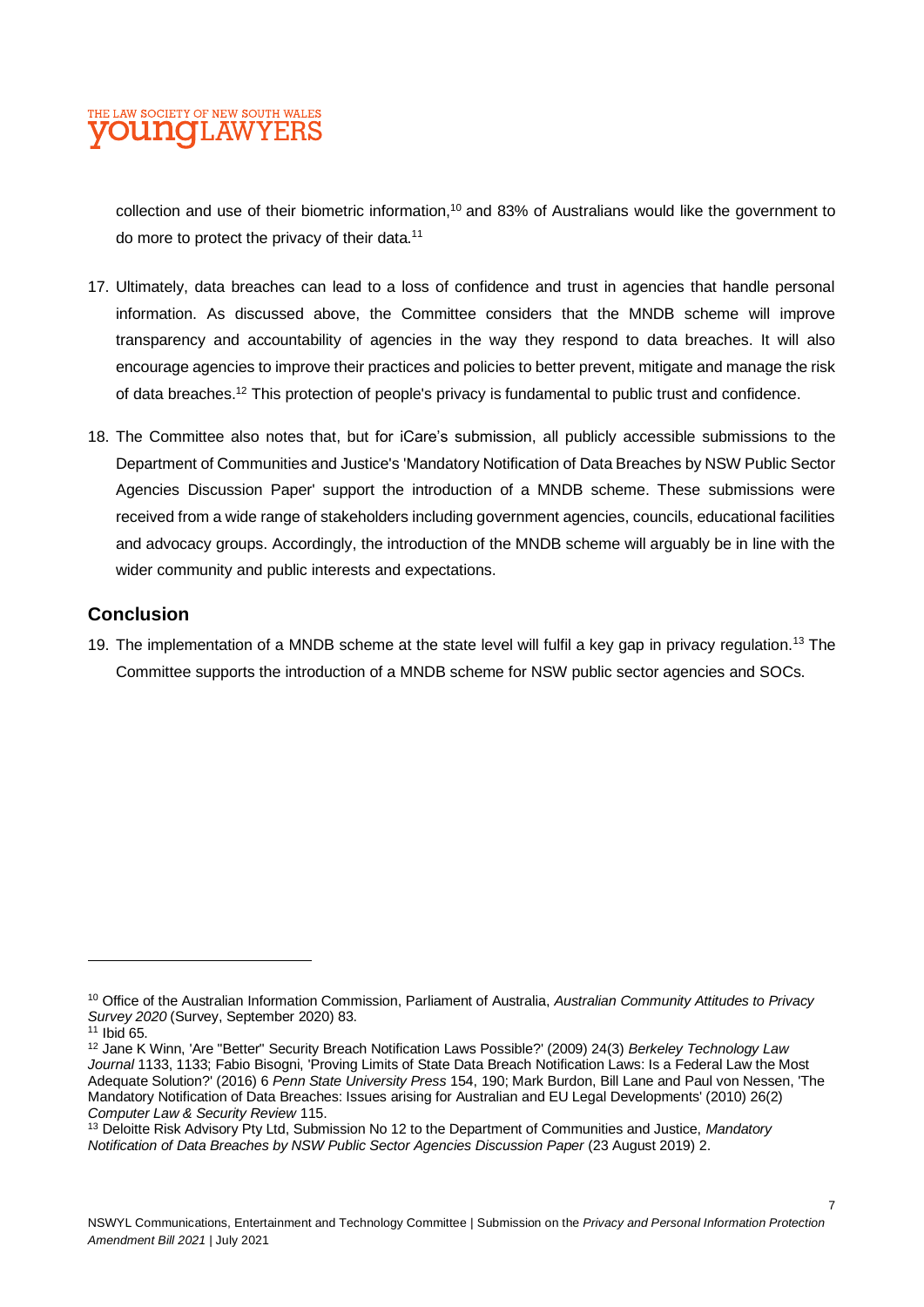

# **Part B: The Extension of the PPIP Act to SOCs**

#### **Introduction**

20. In its present form, the PPIP Act does not apply to NSW SOCs. The proposed amendments in the Bill would extend the provisions of the PPIP Act to all SOCs, except Essential Energy, which is regulated under the Privacy Act.

#### **Expansion of Definition**

- 21. By expanding the definition of 'public sector agency' in the PPIP Act to include 'a state-owned corporation that is not subject to the Privacy Act of the Commonwealth,' the following SOCs will have to adhere to the provisions of the PPIP Act:<sup>14</sup>
	- (i) Transport Asset Holding Entity of NSW;
	- (ii) Forestry Corporation of NSW;
	- (iii) Hunter Water;
	- (iv) Port Authority of NSW;
	- (v) Sydney Water;
	- (vi) Landcom, and
	- (vii) Water NSW.
- 22. These SOCs are currently not subject to NSW privacy laws, though some have voluntarily elected to follow the PPIP Act.<sup>15</sup> This has led to a lack of accountability and consistency in the way privacy information has been handled by SOCs. There have also been increasing concerns amongst Australians about the protection of their privacy and the impact new technological developments have on their personal information.
- 23. A privacy survey conducted by the Australian Information Commissioner in 2020 found that 40% of those surveyed felt their personal information was poorly protected and that 83% of Australians would like the government to do more to protect their data privacy.<sup>16</sup> NSW SOCs have access to a significant amount of personal information about the people of NSW.<sup>17</sup> For example, Sydney Water possesses confidential files and medical records, as well as customers' personal information.<sup>18</sup> If other state agencies are subject to the PPIP Act for possessing sensitive information about their consumers, then it is clear that SOCs should be as well.<sup>19</sup>

<sup>14</sup> Privacy and Personal Information Protection Amendment Bill 2021 (NSW) sch 1 item 2.

<sup>15</sup> Information and Privacy Commission NSW, *State Owned Corporations (SOCs) and Your Right to Government and Personal Information* (Fact Sheet, September 2020) <https://www.ipc.nsw.gov.au/fact-sheet-state-owned-corporationssocs-and-your-right-government-and-personal-information>.

<sup>16</sup> Lonergan Research, *Australian Community Attitudes to Privacy Survey 2020* (Survey, September 2020) 64-65.

<sup>17</sup> NSW, *Parliamentary Debates,* Legislative Assembly, 14 November 2019, 1585 (Paul Lynch).

<sup>18</sup> Sydney Water, *Agency Information and Guide 2020* (May 2020) 12.

<sup>19</sup> NSW, *Parliamentary Debates,* Legislative Assembly, 14 November 2019, 1585 (Paul Lynch).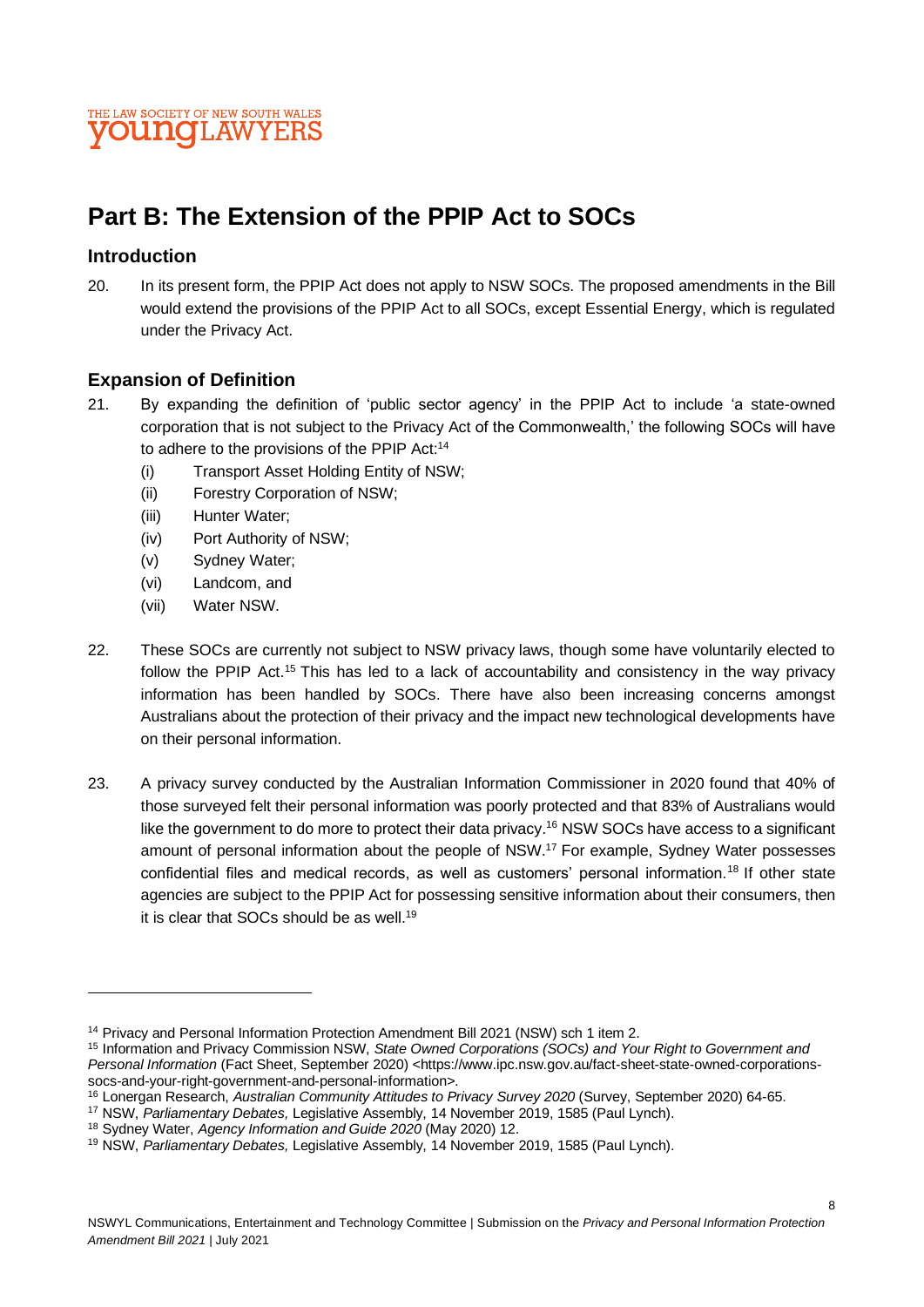## THE LAW SOCIETY OF NEW SOUTH WALES **YOUNG**LAWYERS

#### **Opt-in option**

- 24. Section 6F of the Privacy Act provides that a SOC may opt into the Commonwealth privacy regime.<sup>20</sup> However, this opt-in model does not guarantee total compliance, as SOCs can simply chose to not be bound by the Privacy Act and the Australian Privacy Principles (**APP**). The 2015 Report of the Privacy Commissioner indicates that only three out of the ten NSW SOCs at the time had elected to follow the Commonwealth regime and as a result, only specific consumers had any formal privacy protection.<sup>21</sup>
- 25. With some SOCs opting to comply with the federal Privacy Act and the APP, and others choosing to be bound by the PPIP Act and the 12 Information Protection Principles, there are major inconsistencies and gaps in the way privacy and personal information is being handled by NSW SOCs.<sup>22</sup> For example, the PPIP Act does not contain a model that allows for the external review of complaint handling, whereas the Commonwealth regime sets out various options for handling complaints.<sup>23</sup> The expansion of the PPIP Act to include SOCs would result in consumers finally having a consistent level of privacy protection.
- 26. SOCs were initially excluded from the PPIP Act as the NSW Government wanted to ensure parity between private commercial businesses and SOCs in terms of their privacy obligations.<sup>24</sup> However, since then SOCs have been legislatively integrated into the government sector and this initial rationale is no longer relevant.<sup>25</sup> If private sector businesses must comply with the Privacy Act when they meet a certain size threshold, it is reasonable that SOCs are regulated under a similar consistent framework under the Privacy Act, where the SOC meets that same annual turnover threshold.<sup>26</sup>

## **Conclusion**

27. Should the Bill pass, this would result in greater consistency in the way an individual's personal information is handled by SOCs, leading to stronger privacy protections for consumers and the people of NSW.

<sup>26</sup> Ibid.

<sup>&</sup>lt;sup>20</sup> NSW Privacy Commissioner, *Report of the Privacy Commissioner under Section 61B of the Privacy and Personal Information Protection Act 1988* (Report, February 2015) 19.

 $21$  Ihid.

 $22$  Ibid.  $23$  Ibid.

<sup>24</sup> Ibid.

<sup>25</sup> Ibid.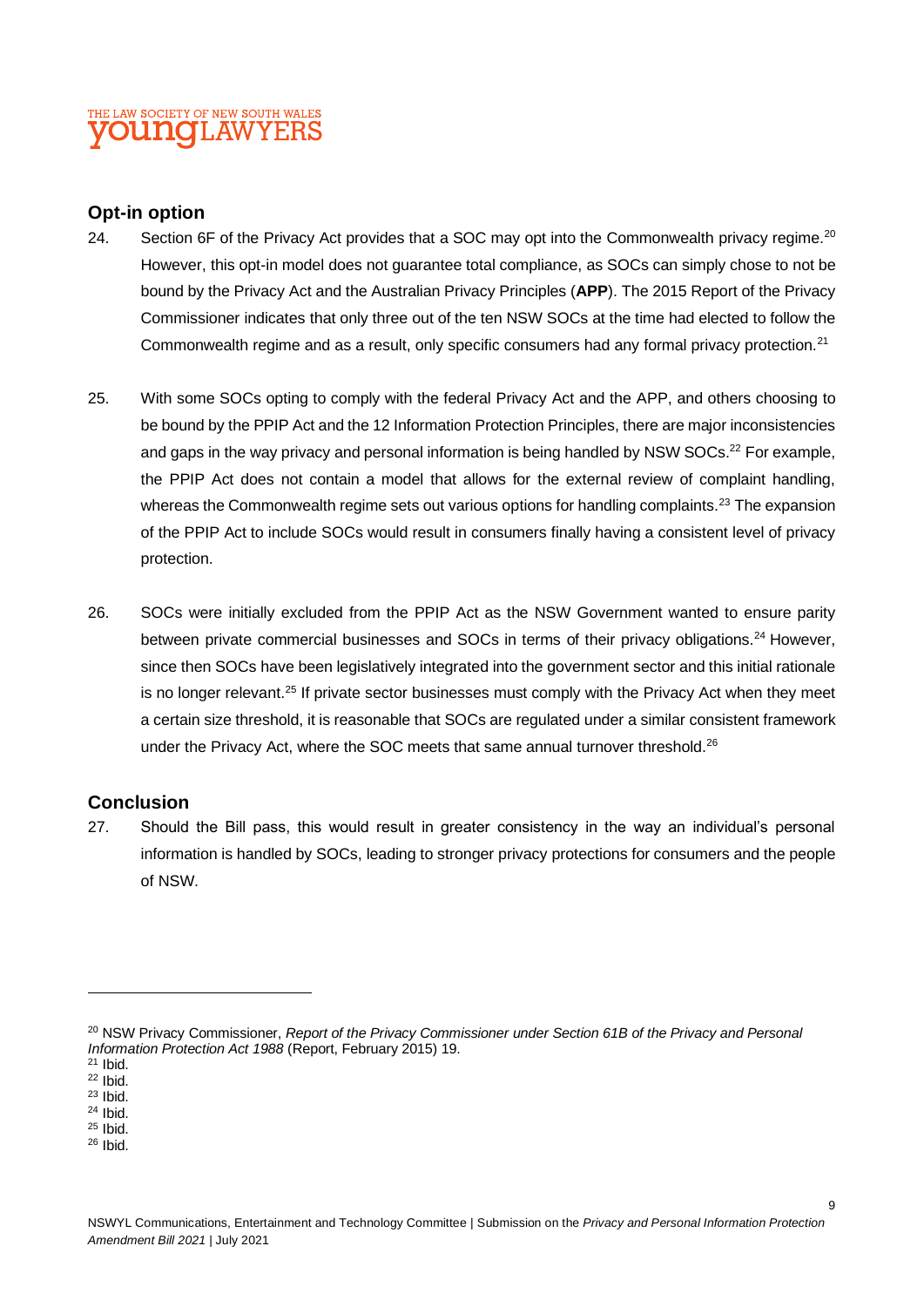# **Part C: MNDB Scheme – Potential Challenges**

#### **Extension of Responsibility**

- 28. Firstly, the Committee submits that there is ambiguity in the Bill's extension of responsibility, specifically in relation to contracted service providers. The Bill contains no provision that expressly includes contracted private organisations in the MNDB scheme.
- 29. It is noted that this extension of responsibility is intentionally absent from the Privacy Act. As it stands, contracted service providers in relation to state contracts, particularly managed service providers (**MSPs**), are exempt from the Commonwealth MNDB Scheme.<sup>27</sup> Logically, MSPs providing services under a state contract should be captured by the state legislation. However, this is not the case as the PPIP Act only extends its privacy obligations to persons or bodies that provide data services.<sup>28</sup>
- 30. It is noted that the *Privacy and Personal Information Protection Amendment (Service Providers) Bill 2020* (NSW) was introduced to the Legislative Assembly with a view to capturing MSPs in state privacy obligations under the PPIP Act. It was noted that the exclusion of MSPs left a 'wide field uncovered',<sup>29</sup> considering the prevalence of government outsourcing to MSPs. The Committee notes that the Bill did not pass through the Legislative Council in September 2020.
- 31. Accordingly, any contracted service provider who provides a service other than data collecting, processing, or disclosure services could arguably sit in the penumbra between both the Commonwealth and State legislation when it comes to active regulation. It is also worth noting that MSPs featured prominently in the most recent Notifiable Data Breach report published by the OAIC.<sup>30</sup>
- 32. It is recommended that contracted service providers be defined in the PPIP Act and expressly included within the scope of the MNDB Scheme.

<sup>27</sup> *Privacy Act 1988* (Cth) s 7B(5).

<sup>28</sup> *Privacy and Personal Information Protection Act 1998* (NSW) s 3(g)(i).

<sup>29</sup> Second Reading Speech, *Privacy and Personal Information Protection Amendment (Service Providers) Bill 2020,*  https://www.parliament.nsw.gov.au/Hansard/Pages/HansardResult.aspx#/docid/'HANSARD-1323879322-111128' <sup>30</sup> OAIC, Notifiable Data Breaches Report: July-December 2020 <https://www.oaic.gov.au/privacy/notifiable-databreaches/notifiable-data-breaches-statistics/notifiable-data-breaches-report-july-december-2020/>.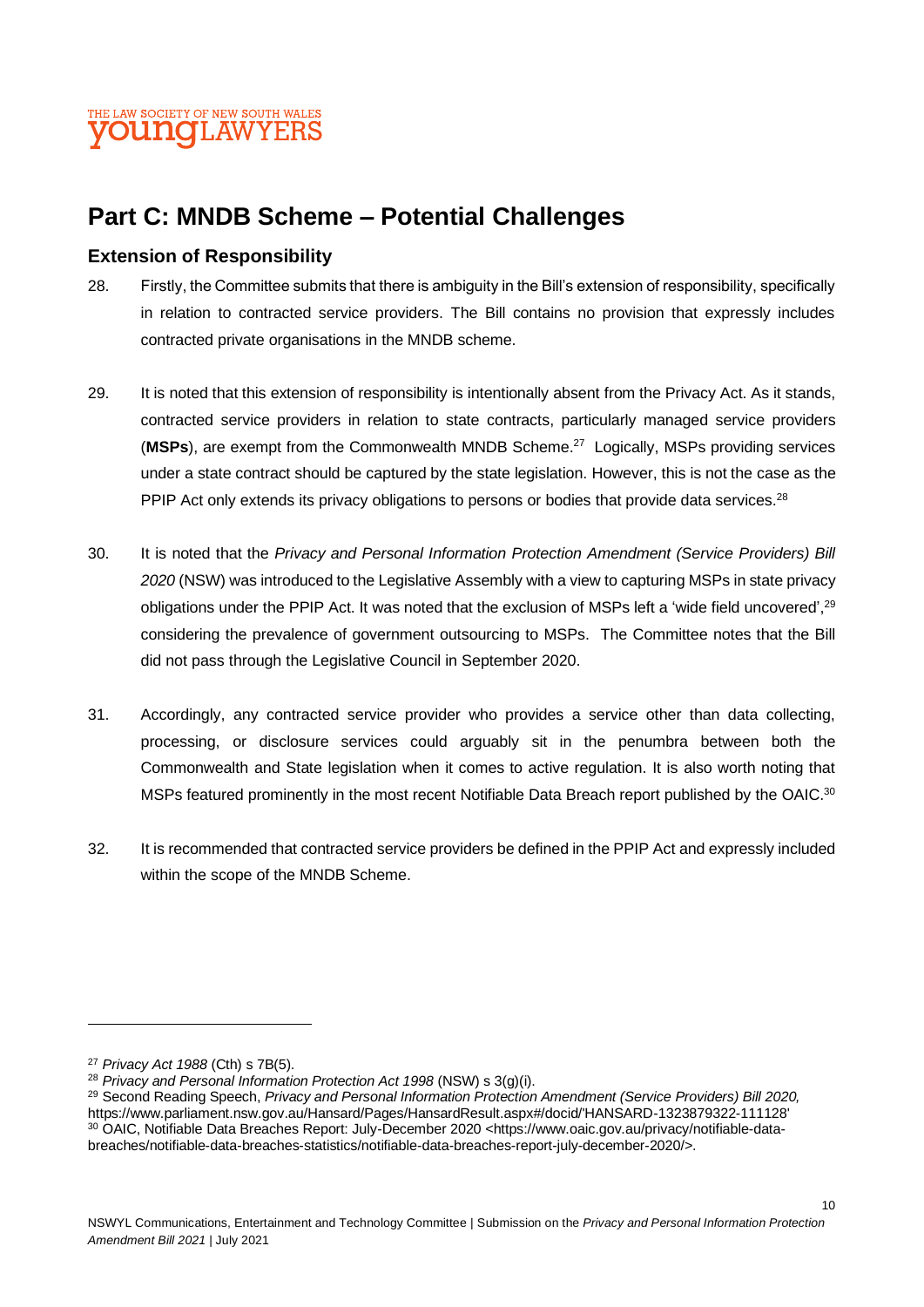#### **Definition of Serious Harm**

- 33. Secondly, the Committee submits that a definition of 'serious harm' be included in the Bill. Under the proposed section 59C, an eligible data breach will have occurred where personal information has been lost, the disclosure of which a reasonable person would likely to conclude would result in serious harm to the individual to whom the information relates.
- 34. Under the Privacy Act, section 26WG provides factors that may assist in determining whether disclosure of information would be likely to result in serious harm. Those factors largely align with those proposed under section 59G of the Bill.
- 35. Notwithstanding this guidance, there is still ambiguity in relation to the 'other relevant matters' that may be considered.
- 36. The Committee submits that resolving this ambiguity is relevant given that the time it takes for an organisation to assess a breach and determine whether harm is serious potentially increases the risk of the inefficacy of such assessments, particularly where the relevant entity is under resourced.
- 37. To provide further clarity, the Committee recommends that the nature of the harm that has occurred or may occur be further clarified, for example:
	- (i) financial loss;
	- (ii) damage to reputation;
	- (iii) psychological distress;
	- (iv) the disclosure of sufficient identifying information to permit identity fraud;
	- (v) enabling unauthorised access to information or services in the name of the individual by a person other than the individual; and

#### **Compensation**

38. Finally, it is submitted that the Bill does not adequately address the shortcomings of the PPIP Act in relation to compensation for individuals affected by an eligible data breach. Although the PPIP Act provides for the making of a complaint to the Privacy Commissioner,<sup>31</sup> and resolution of such a

11

<sup>31</sup> *Privacy and Personal Information Protection Act 1998* s 45.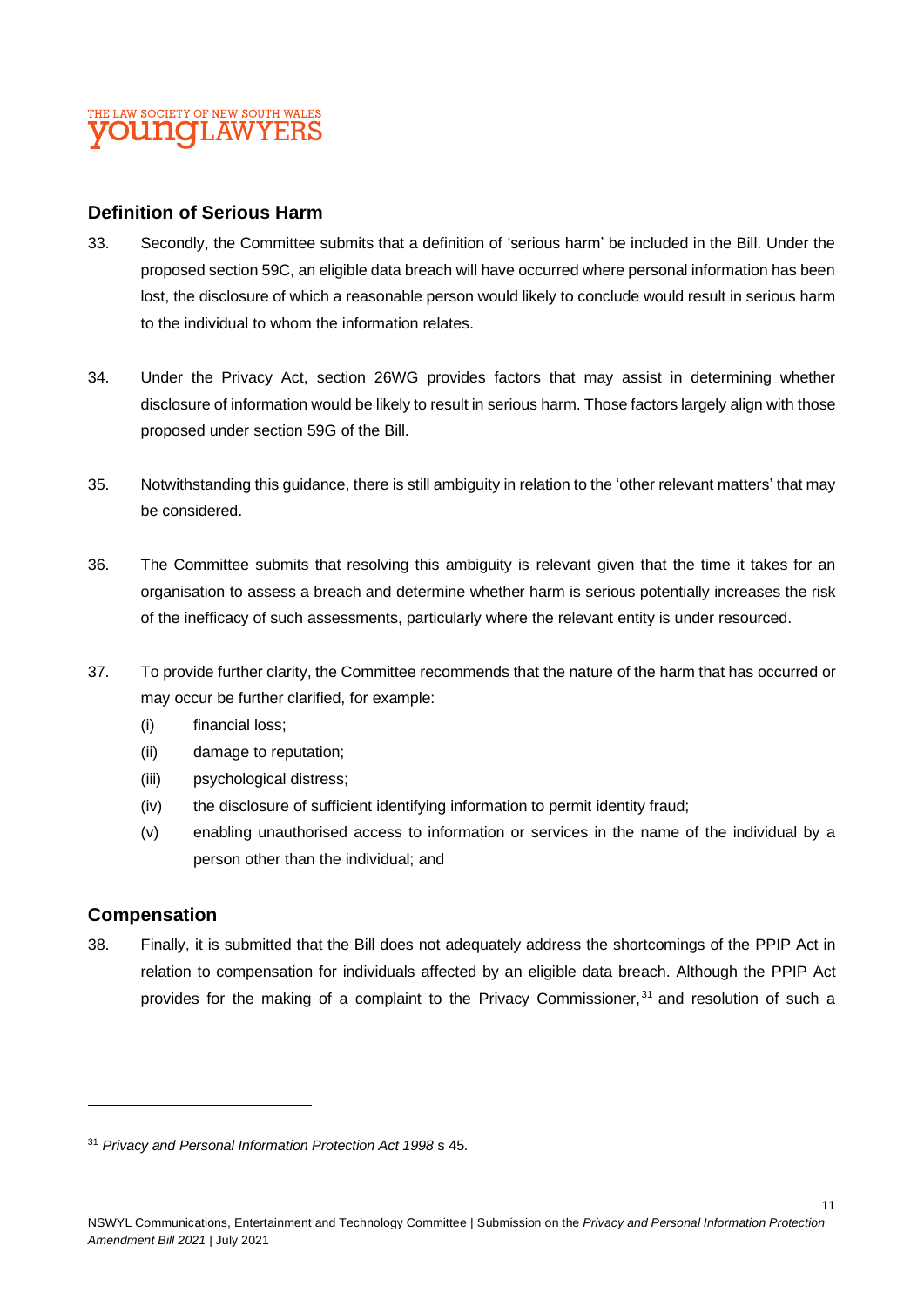

complaint by way of conciliation,<sup>32</sup> the Privacy Commissioner is not empowered to make an award of damages or compensation to resolve a complaint.<sup>33</sup>

- 39. The only mechanisms by which compensation may be provided to a complainant are through the internal review process conducted by the agency itself. $34$  or following administrative review by the NSW Civil and Administrative Tribunal (**NCAT**). <sup>35</sup> This is distinct from the federal OAIC's powers to declare that the complainant is entitled to compensation under the Commonwealth Privacy Act.<sup>36</sup> It is submitted that allowing for compensation to be recommended by the NSW Privacy Commissioner at the complaint stage would be more cost effective and efficient for complainants than requiring the matter to progress to the NCAT before compensation can be awarded.
- 40. It is also submitted that the limitation of compensation awarded under the PPIP Act to \$40,000 is unnecessary. Although the average cost of identity theft resulting from data breaches is only \$300, the Australian Institute of Criminology has recorded individual losses of up to \$1,000,000.<sup>37</sup> Depending on the seriousness of the harm inflicted, the existing limitation of the compensation that may be awarded under the PPIP Act could preclude fair compensation for losses incurred as a result of identity theft. It is also worth noting that statutory limits to compensation have been criticised by the High Court of Australia as resulting in injustice where full compensation cannot be awarded. $38$
- 41. Accordingly, it is submitted that the monetary limit should be removed to provide complainants with compensation for loss actually suffered.

33 Information and Privacy Commission New South Wales, 'Fact Sheet - IPC Privacy Statement of Jurisdiction' *Information and Privacy Commission* (Web Page, May 2019) < https://www.ipc.nsw.gov.au/fact-sheet-ipc-privacystatement-jurisdiction>.

 $35$  Ibid s 55.

12

<sup>32</sup> Ibid s 49.

<sup>34</sup> *Privacy and Personal Information Protection Act 1998* s 53.

<sup>36</sup> *Privacy Act 1998* (Cth) s 52(1)(b)(iii).

<sup>&</sup>lt;sup>37</sup> Australian Institute of Criminology, 'Counting the costs of identity crime and misuse in Australia, 2018-19' (AIC Reports No 28) p 7 < https://www.aic.gov.au/sites/default/files/2020-

<sup>08/</sup>sr28\_counting\_the\_costs\_of\_identity\_crime\_and\_misuse\_australia\_2018-19.pdf>.

<sup>38</sup> *Australian Iron & Steel Pty Ltd v Banovic* (1989) 89 ALR 1, 32.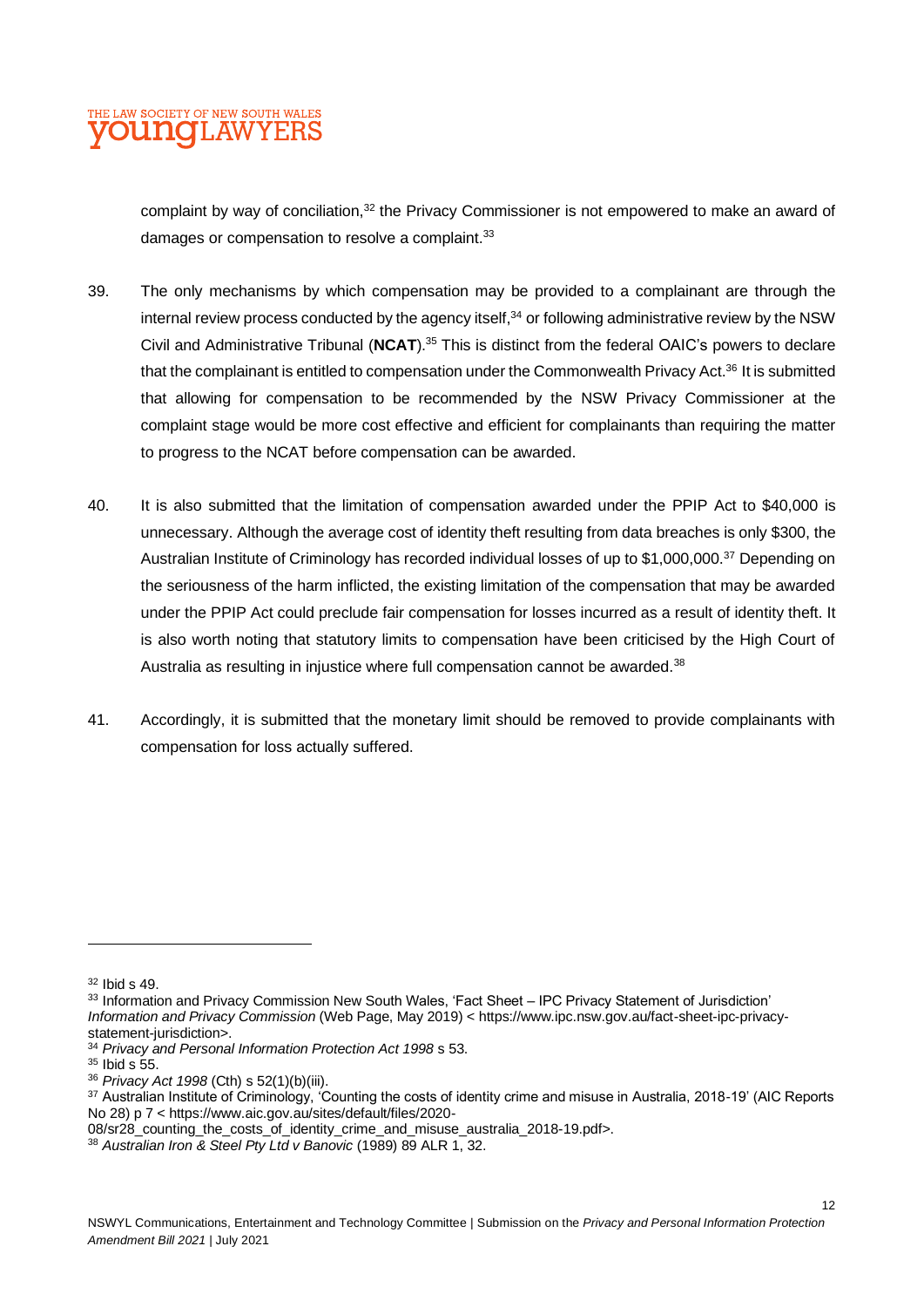# **Part D: MNDB Scheme: Other points of interest**

#### **Proactive Measures**

- 42. As part of an agency's privacy obligations under the PPIP Act, personal information that agencies collect must be stored securely and be protected from unauthorised access.<sup>39</sup> While the Bill addresses the point at which a breach of personal information has occurred, more emphasis should be placed on proactive measures such as ensuring that agencies have adhered to the NSW Government's Cyber Security Policy which specifies 25 mandatory cyber security requirements that agencies must implement. 40
- 43. In an interview with Chief Information Security Officers from the Health Care sector in the United States, it was communicated that breach notification laws in the United States have led to an increase of resources allocated to encryption mechanisms, and affected the budget and resources previously allocated to other critical areas of information security.<sup>41</sup> This view strengthens the approach that having comprehensive cybersecurity regulations, in addition to data breach notification regulation, is more effective in the prevention of data breaches than a standalone requirement to notify when a breach occurs.<sup>42</sup>
- 44. Article 35 of the European General Data Protection Regulation (**GDPR**) sets out a requirement to carry out a Data Protection Impact Assessment (**DPIA**) which is a process that identifies and minimizes data protection risks.<sup>43</sup> Article 35 of the GDPR sets out the main requirements of the DPIA's contents as follows: 44
	- (i) a systematic description of the envisaged processing operations and the purposes of the processing, including, where applicable, the legitimate interest pursued by the controller;
	- (ii) an assessment of the necessity and proportionality of the processing operations in relation to the purposes;
	- (iii) an assessment of the risks to the rights and freedoms of data subjects referred to in paragraph (i); and

<sup>39</sup> *Privacy and Personal Information Protection Act 1998* (NSW) s 12.

<sup>40</sup> NSW Government, *NSW Cyber Security Policy* (Policy, 2021)

<sup>&</sup>lt;https://www.digital.nsw.gov.au/sites/default/files/NSW%20Cyber%20Security%20Policy%202021%204.0.pdf>.

<sup>41</sup> David Thaw, 'Data Breach (Regulatory) Effects' [2015] 2015 Cardozo Law Review De-Novo

<sup>151.</sup>  $42$  Ibid.

<sup>43</sup> General Data Protection Regulation [2016] OJ L 119/679, art 35.

<sup>44</sup> Ibid.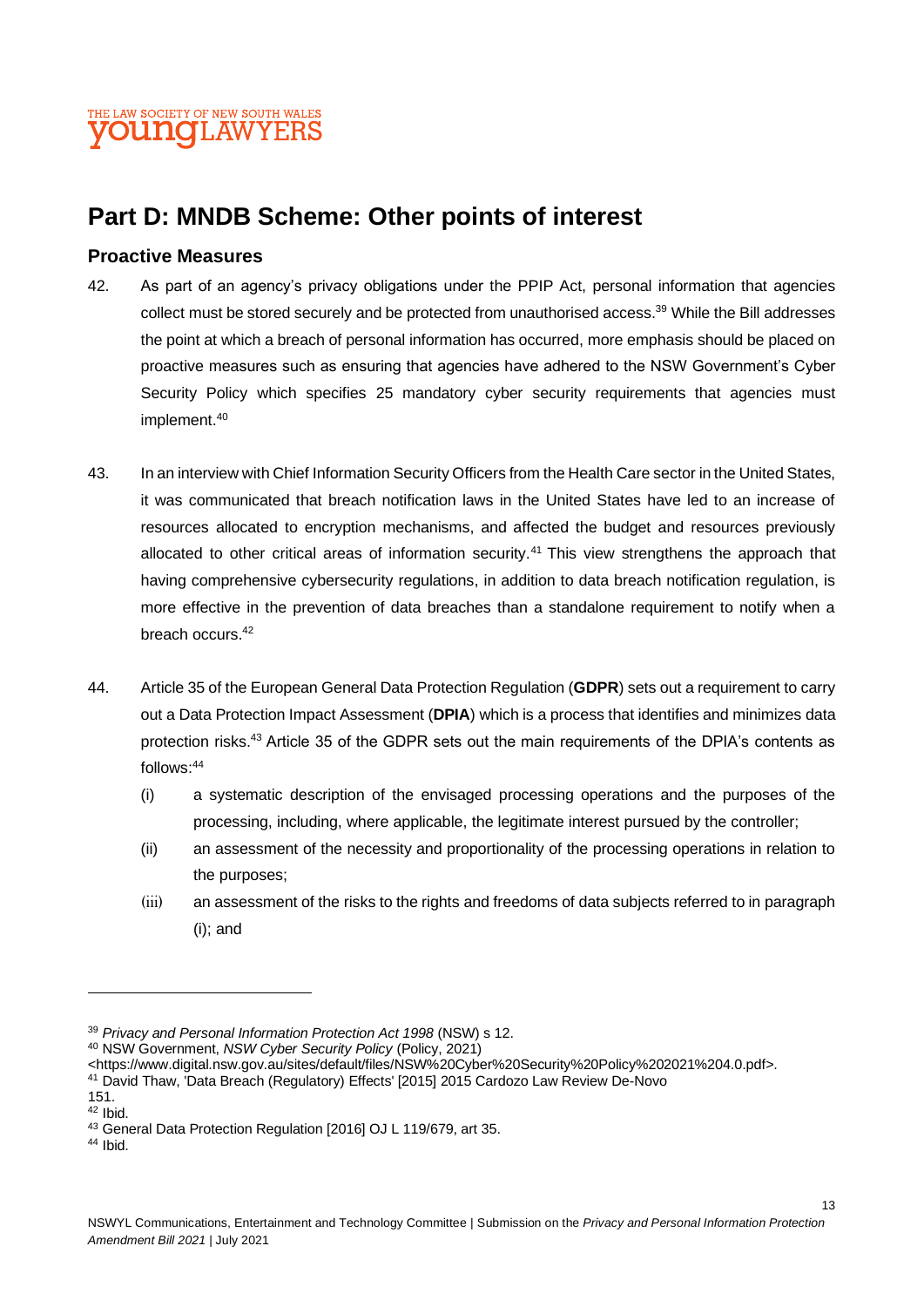### THE LAW SOCIETY OF NEW SOUTH WALES **VOUNGLAWYERS**

- (iv) the measures envisaged to address the risks, including safeguards, security measures and mechanisms to ensure the protection of personal data, and to demonstrate compliance with this Regulation, taking into account the rights and legitimate interests of data subjects and other persons concerned.
- 45. The DPIA was designed to help organisations with risk assessments related to data processing practices that may result in a data breach and harm to the individual.<sup>45</sup> The DPIA is based on a proactive approach to data security which allows for an early intervention, giving the agency the opportunity to increase privacy protections and mitigate potential harm.
- 46. Australian state and federal regulators should have an incentive to adopt a proactive approach in order to improve consumer trust in the security of their information at the hands of public sector agencies.

#### **Unintended Use**

- 47. Often, we see companies collecting data from customers for purposes other than carrying out the intended transaction.<sup>46</sup> These often come in the form of cluttered 'promotions' or 'spam' email inboxes, where the same companies' consumers have engaged with for a single transaction, continue to send communications until such time as the consumer chooses to 'unsubscribe'.
- 48. The APP provide that 'an agency may only solicit and collect personal information that is reasonably necessary'.<sup>47</sup> This requirement places a responsibility on the agencies that collect, use and handle personal information to ensure that only the necessary information for the purposes of the transaction is collected. An example of when the collection of unnecessary information can cause a breach is when an agency sends out an Electronic Direct Mail (**EDM**) to their entire mailing list and forgets to blind carbon copy (bcc) the recipients. This results in the email addresses of the recipients being exposed and available for access to anyone on that mailing list. This incident could amount to a 'notifiable data breach' as email addresses often contain an individual's name.
- 49. When investigating and monitoring agencies who have reported a data breach under section 59Y of the Bill, the Privacy Commissioner should consider whether agencies policies and practices were

<sup>45</sup> Annie Greenley-Giudici, 'EU GDPR Article 35 – Data Protection Impact Assessment (DPIA), Part I', *TrustArc* (Online, Oct 10, 2017) <https://trustarc.com/blog/2017/10/10/eu-gdpr-article-35-data-protection-impact-assessment-dpia-part/>. <sup>46</sup> Business News Daily, 'How Businesses Are Collecting Data (And What They're Doing With It)' (Web Page, 2020) <https://www.businessnewsdaily.com/10625-businesses-collecting-data.html>.

<sup>47</sup>Office of the Australian Information Commissioner, *Chapter 3: APP 3 – Collection of solicited personal information* (Australian Privacy Principles guidelines, 22 July 2019).